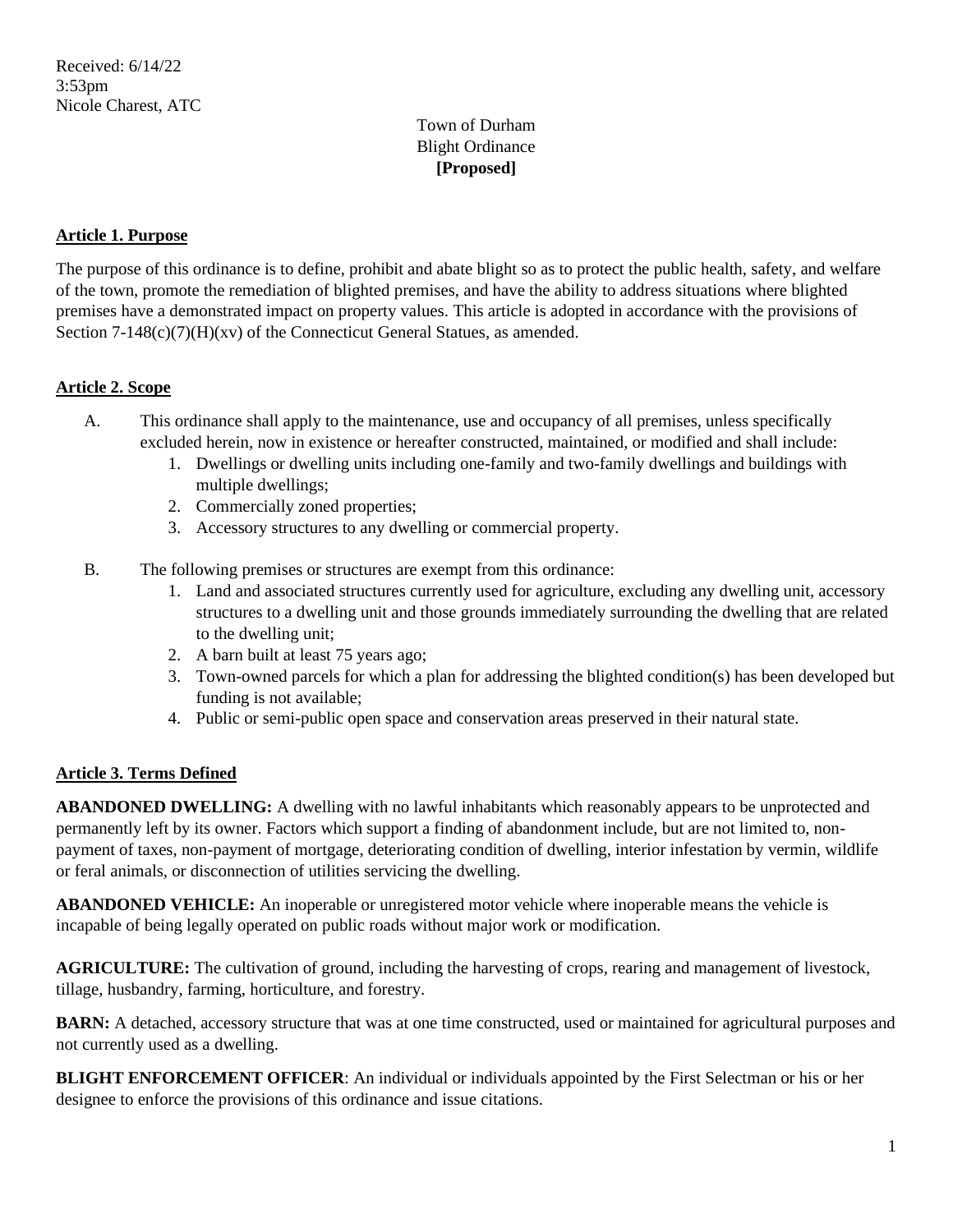**BLIGHTED PREMISES:** Any building or structure or parcel of land subject to this ordinance in which at least one of the following conditions exist:

- Collapsing or collapsed exterior wall of a structure,
- Collapsing or collapsed roof on a structure,
- Remains of a structure damaged by fire or casualty which is exposed to elements and no longer serves the purpose for which it was constructed,
- Accumulations, exposure, deposit, or burial of any foul, decayed, putrid or offensive substances,
- Outside storage of debris including but not limited to cans, boxes, scrap metal, containers, trash, tires, appliances, and similar debris; which is visible from a public way; and, in an amount that exceeds what is reasonably customary for a dwelling unit for more than 60 days,
- One or more abandoned vehicles on the premises for more than 60 days and visible from the public right of way,
- An abandoned or vacant building that is unsecured from unauthorized entry, or
- Other condition which poses a serious threat to the safety, health, and general welfare of the community as determined by the Health Department, Fire Marshal or Building Official.

Any building or structure in which at least three (3) of the following conditions are visible from a public way:

- One or more missing windows or doors,
- One or more boarded windows or doors,
- Rotted or missing siding,
- Collapsing stairs, porch, or deck,
- Collapsing handrail or railing,
- Overhang or roof extension including awning, patio cover or carport cover that is significantly deteriorated to the point it is disintegrating or can no longer perform its intended function,
- Is attracting illegal activities as documented in police records.

The following shall not be construed as BLIGHTED PREMISES unless posing a serious threat to the safety, health, and general welfare of the community as determined by the Health Department, Fire Marshal or Building Official:

- Un-mowed lawn or overgrown vegetation,
- Dead, diseased, or damaged tree,
- Fence that is dilapidated or has broken or rotted boards,
- Driveway in a state of disrepair, or
- Cosmetic issues including, but not limited to, peeling paint, torn or ragged window screen, or missing or damaged gutters.

**CITATION HEARING OFFICER:** The Citation Hearing Officer appointed pursuant to Connecticut General Statutes Section 7-152c.

**DEBRIS:** Material incapable of immediately performing the function for which it is designated, including but not limited to abandoned, discarded or unused objects; junk compromised of equipment such as automobiles, boats, and recreation vehicles which are unregistered and missing parts, not complete in

appearance and in an obvious state of disrepair; parts of automobiles, furniture, appliances, cans, boxes, scrap metal, tires, batteries, containers, and garbage which are in the public view.

**DECAY:** A wasting or wearing away; a gradual decline in strength, soundness, or quality; to become decomposed or rotten as evidenced by the lack of maintenance including but not limited to the following conditions: missing or boarded windows or doors, collapsing or missing walls, roofs, seriously damaged or missing siding, gutters or structurally faulty foundation.

**DILAPIDATED:** Decayed or rotten beyond repair.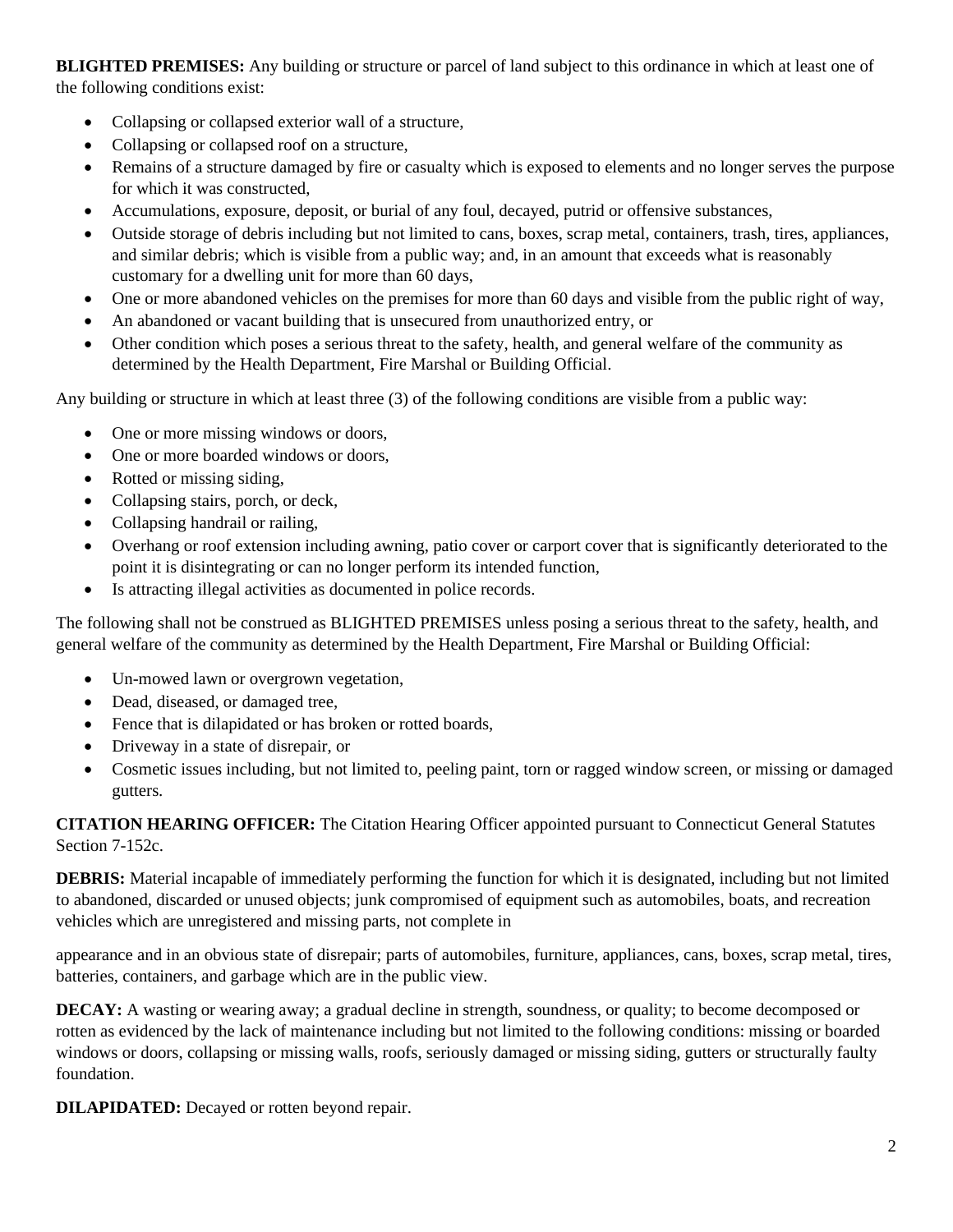**FARM:** A parcel of land used principally for agricultural activities, forestry, nursery, truck gardening or for raising, keeping or sale of livestock or fowl.

**NATURAL FIELD STATE:** Areas where grass, weeds, and brush exist in their natural, un-landscaped state.

**NATURAL WOOD STATE:** Areas where trees and brush exist in their natural, un-landscaped state. OWNER – Any person, firm, institution, partnership, corporation, foundation, entity, or authority who or which holds title to real property.

**PUBLIC WAY:** Premises within the legal limits of any street or road, owned and maintained by the town.

**PUBLIC VIEW:** Visible from any public right-of way or neighboring property.

**STRUCTURE:** Any building, dwelling, fence, swimming pool, or similarly constructed object.

**VACANT:** A continuous period of 180 days or longer during which a dwelling unit is not occupied by human beings.

# **Article 4. Determination of Violation and Timeframe for Compliance**

- A. Complaints:
	- 1. Any person may submit a complaint of potential blight to the Blight Enforcement Officer.
	- 2. All complaints must be submitted using a Blight Complaint Form.
	- 3. An anonymous Blight Complaint Form will be accepted, but a signed form will receive a higher priority for review and enforcement.
- B. Whenever the Blight Enforcement Official determines that there has been a violation of any provision of this ordinance, except as to abandoned or inoperable vehicles, such official may give an informal notice of such violation to the person responsible therefore, as hereinafter provided. Such Notice shall:
	- 1. Be in writing;
	- 2. Set forth the violations of this ordinance;
	- 3. Specify a final date for the correction of any violation;
	- 4. Be served upon the owner, lessee, or the occupant as the case may require; provided, such Notice shall be deemed to be properly served upon such owner, lessee, or upon such occupant, if a copy thereof is posted in a conspicuous place in or about the dwelling affected by this Notice; or if such person is served with such Notice by any other method authorized or required under the laws of this state;
	- 5. Contain an outline of remedial action which, if taken, will effect permanent compliance with the provisions of this ordinance; and
- C. Nothing in this Article shall prevent the Blight Enforcement Officer from making initial contact with the owner of Blighted Premises prior to sending a Notice of Violation to discuss the issue, enforcement process or other matters related to the complaint against the premises.
- D. Time Frame for Compliance:
	- 1. Owners shall correct the violation within sixty (60) days of receipt of the Notice of Violation.
	- 2. An extension of the sixty (60) days may be granted if the owner begins work within the sixty (60) days, has submitted a schedule for completion of the work, and such schedule is satisfactory to the Blight Enforcement Officer.
	- 3. If the violation presents an imminent health or safety hazard, as determined by the Building Official, Fire Marshal, or Health Department, then the violation shall be corrected immediately.
- E. Abatement/Remediation
	- 1. Owners may be required to abate the violation at the owner/occupier's expense
	- 2. Owners may be subject to the town's remediation of the blighted condition and assessing the costs of said remediation against the subject property by levying a lien on the subject property.
- F. In addition to all other remedies and any civil penalties/fine, special assessments or lien imposed herein, the provisions of this code may be enforced by injunctive proceedings in the superior court. The Town may recover